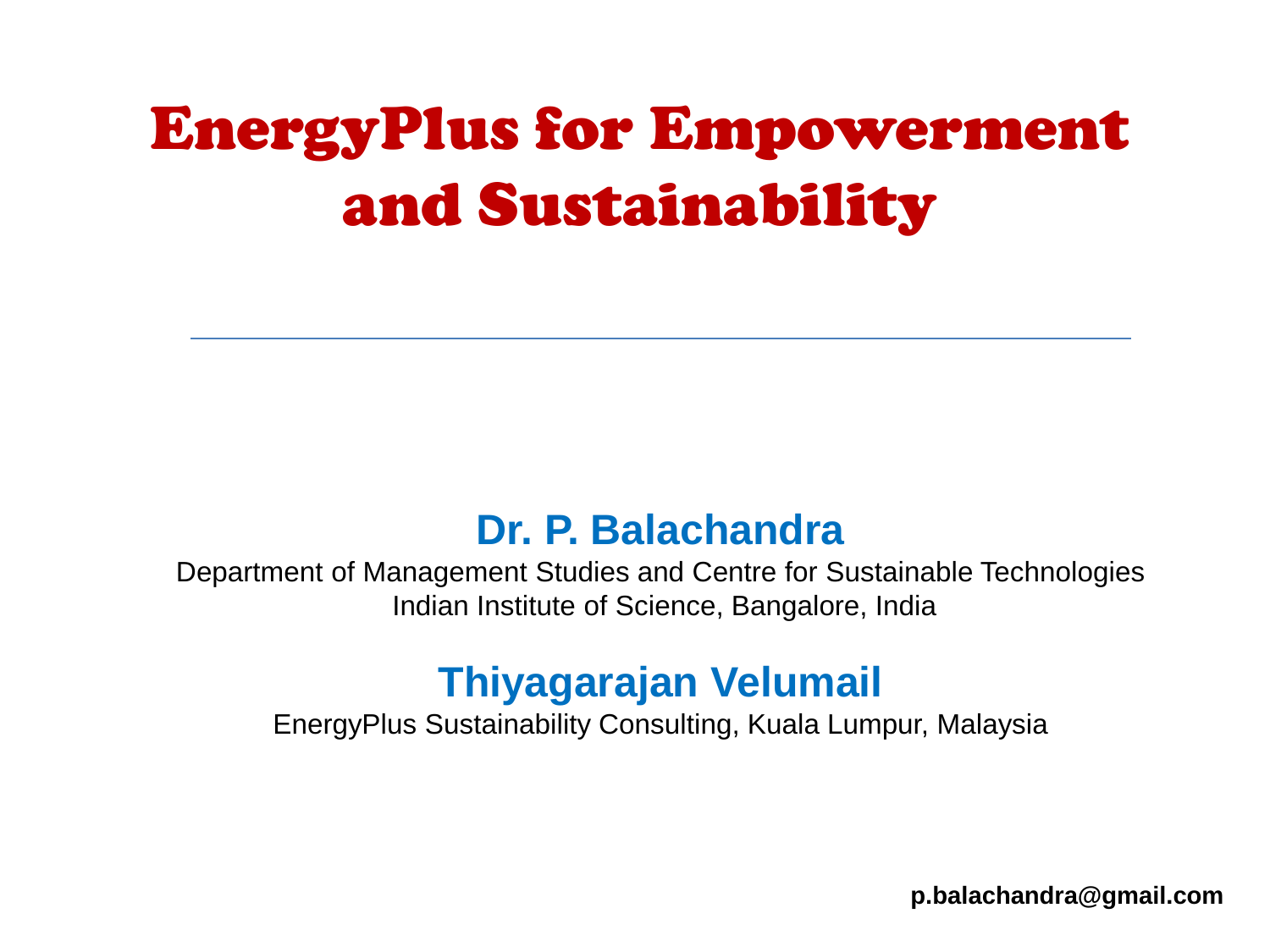# **The Challenge**





#### **2.6 billion people lack access to improved cooking facilities**

**Top 10 countries…**

**…with people lacking access to electricity …with people lacking access to clean cooking facilities**

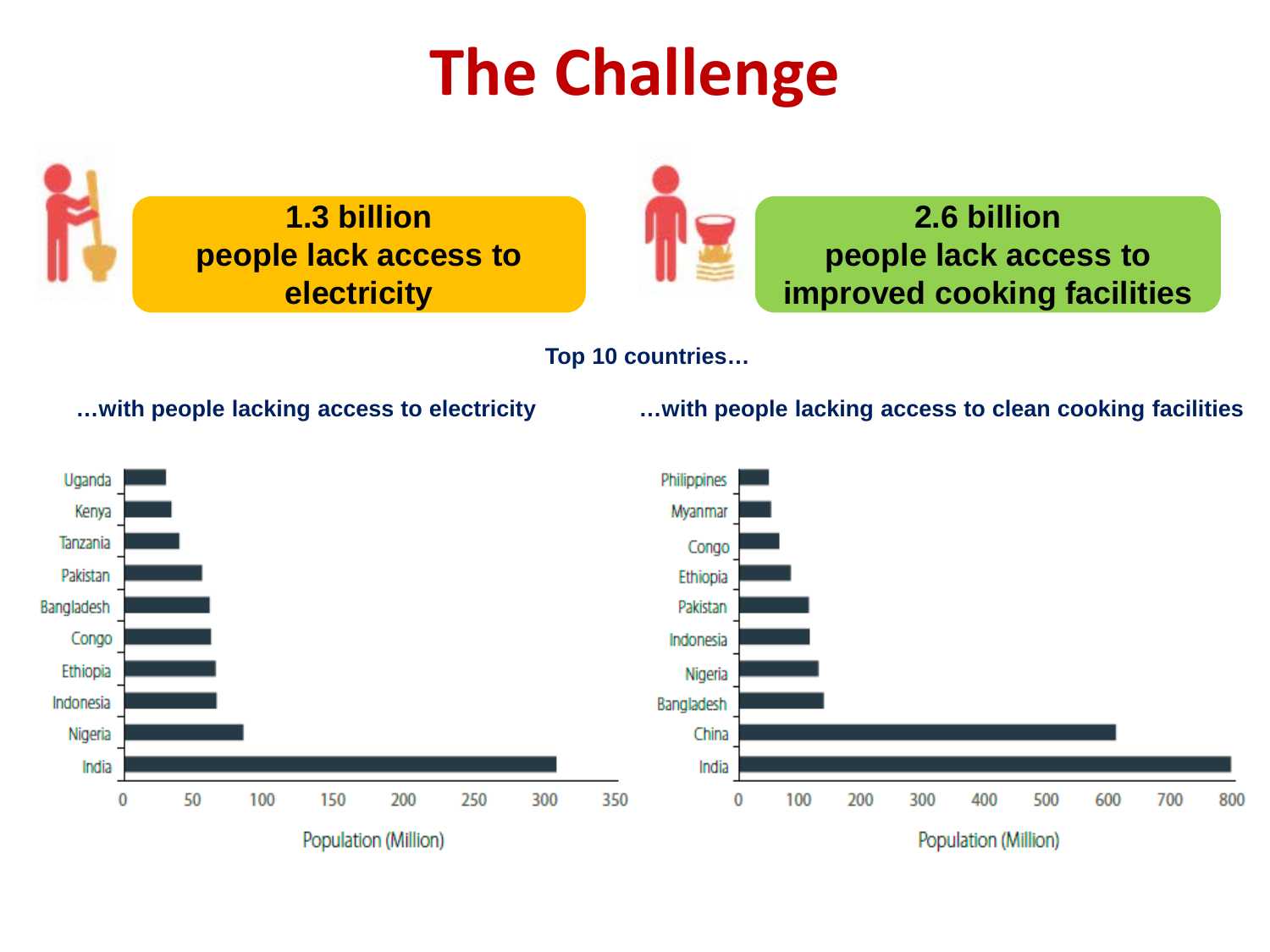### **Beyond Basic Energy Needs**



#### **Interventions to:**

- **Expand livelihood capacities**
- **Generate employment opportunities**
- **Ensure productive uses at all levels**

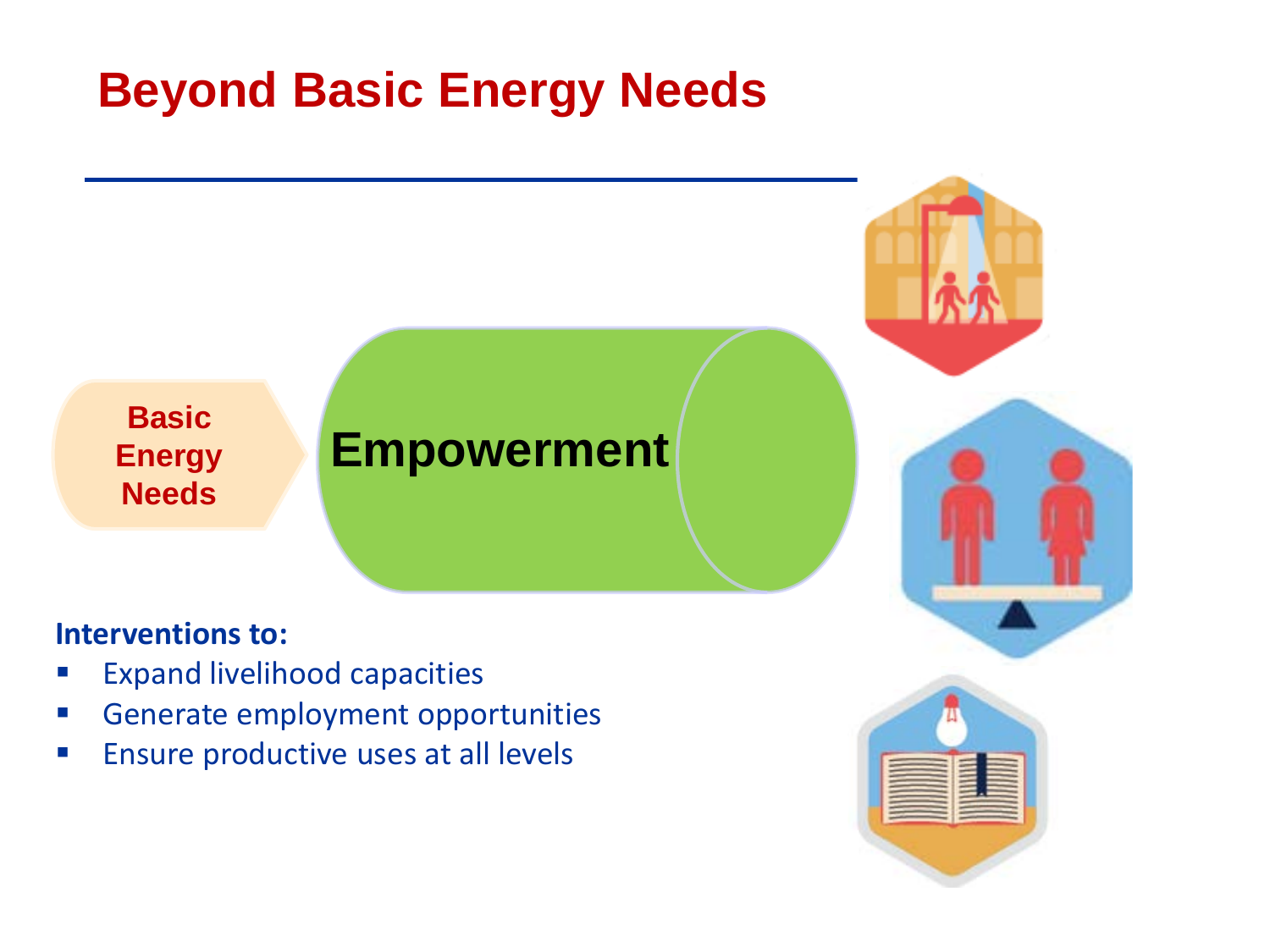# **UNDP's EnergyPlus Approach**

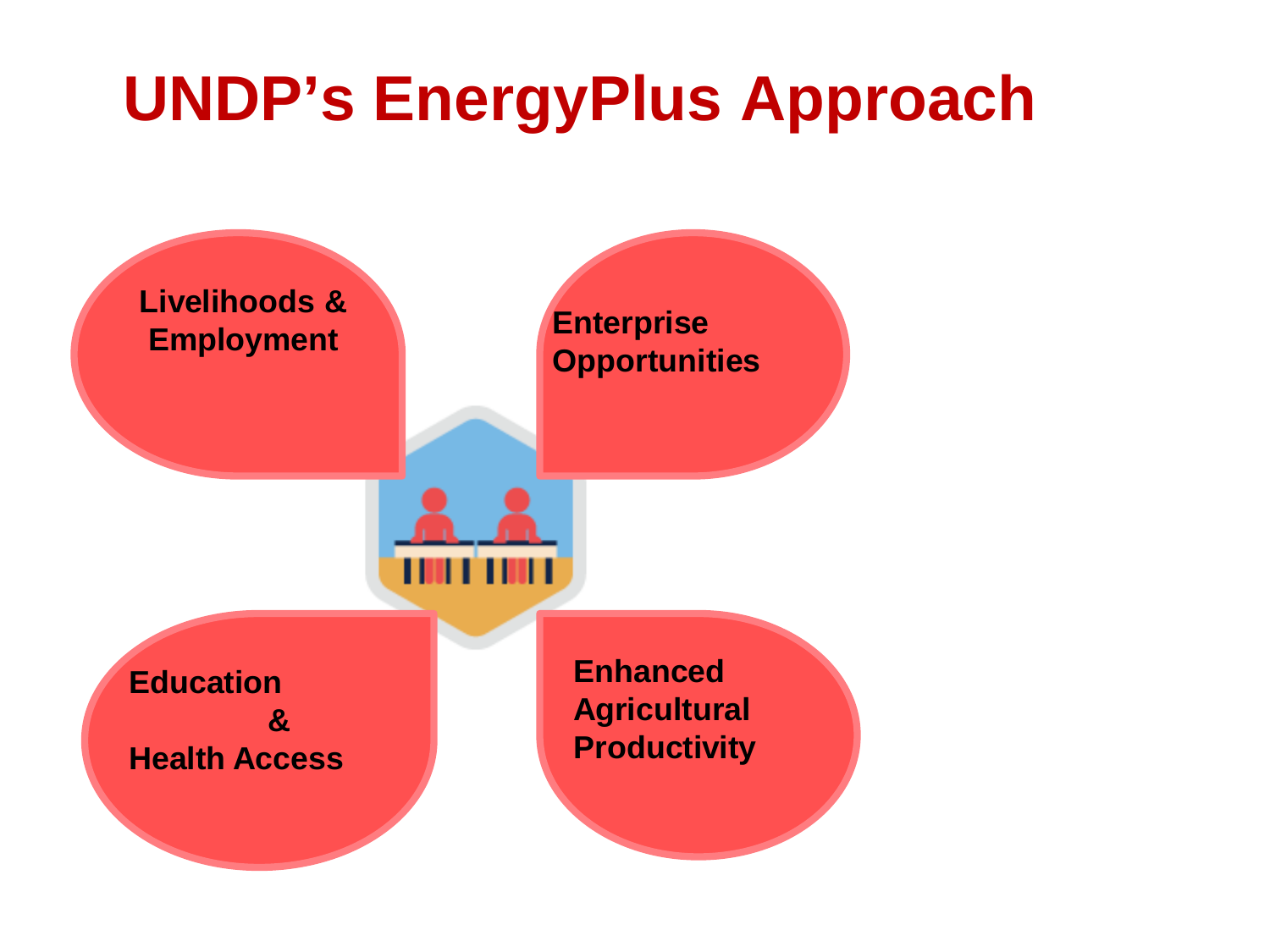### **UNDP's EnergyPlus Approach**



[http://www.eurasia.undp.org/content/dam/rbec/docs/EnergyPl](http://www.eurasia.undp.org/content/dam/rbec/docs/EnergyPlus_Guidelines.pdf) [us\\_Guidelines.pdf](http://www.eurasia.undp.org/content/dam/rbec/docs/EnergyPlus_Guidelines.pdf)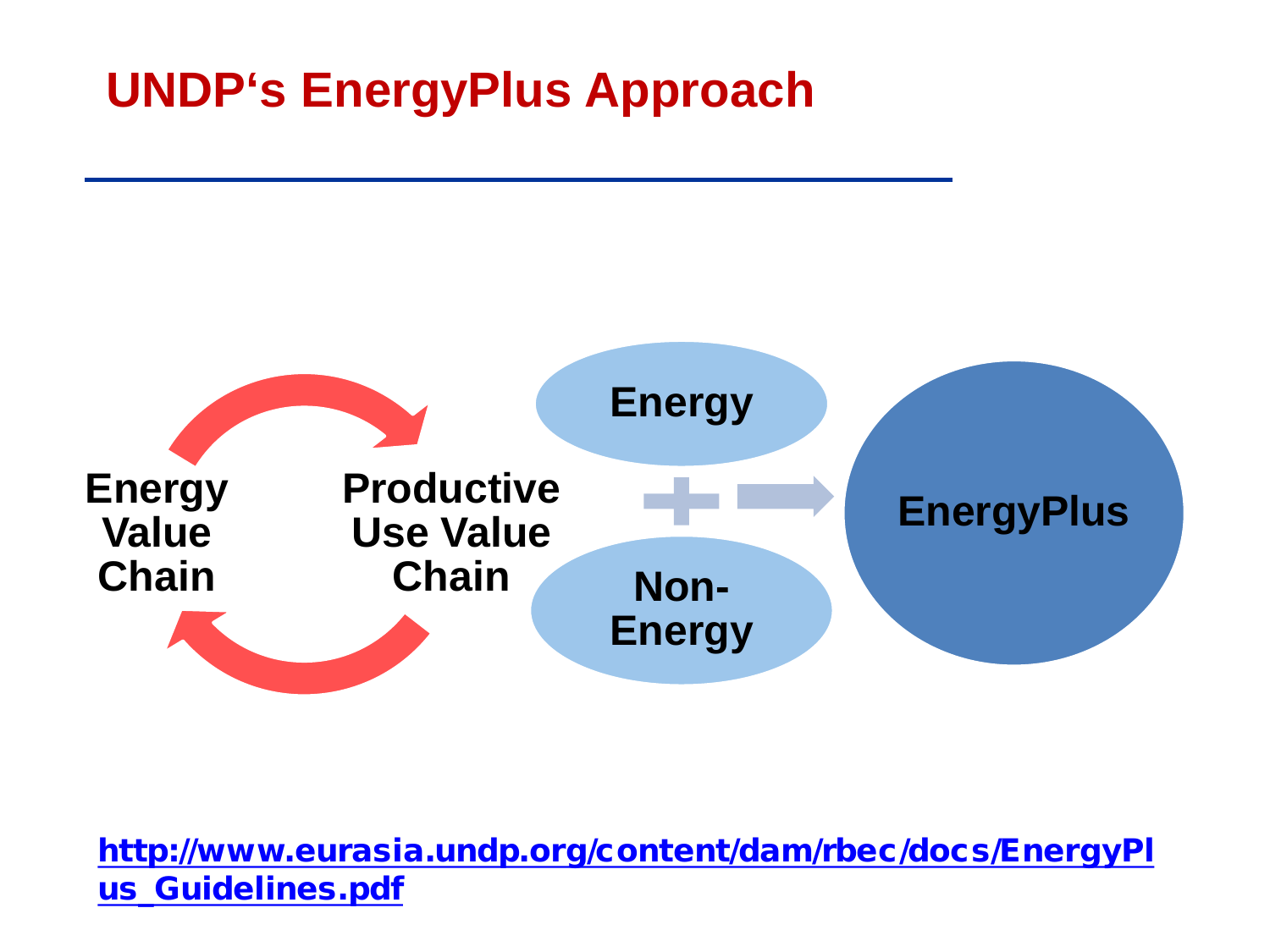# **EnergyPlus – The GAPS needs to filled**

- **1. A wholistic Approach - Guidelines**
- **2. Effective and Functioning Local institutions**
- **3. Productive end-uses: Enterprises, valueaddition, enhancing productivity and incomes (increasing load factor)**
- **4. Capacity building and training**
- **5. Financing and de-risking investments**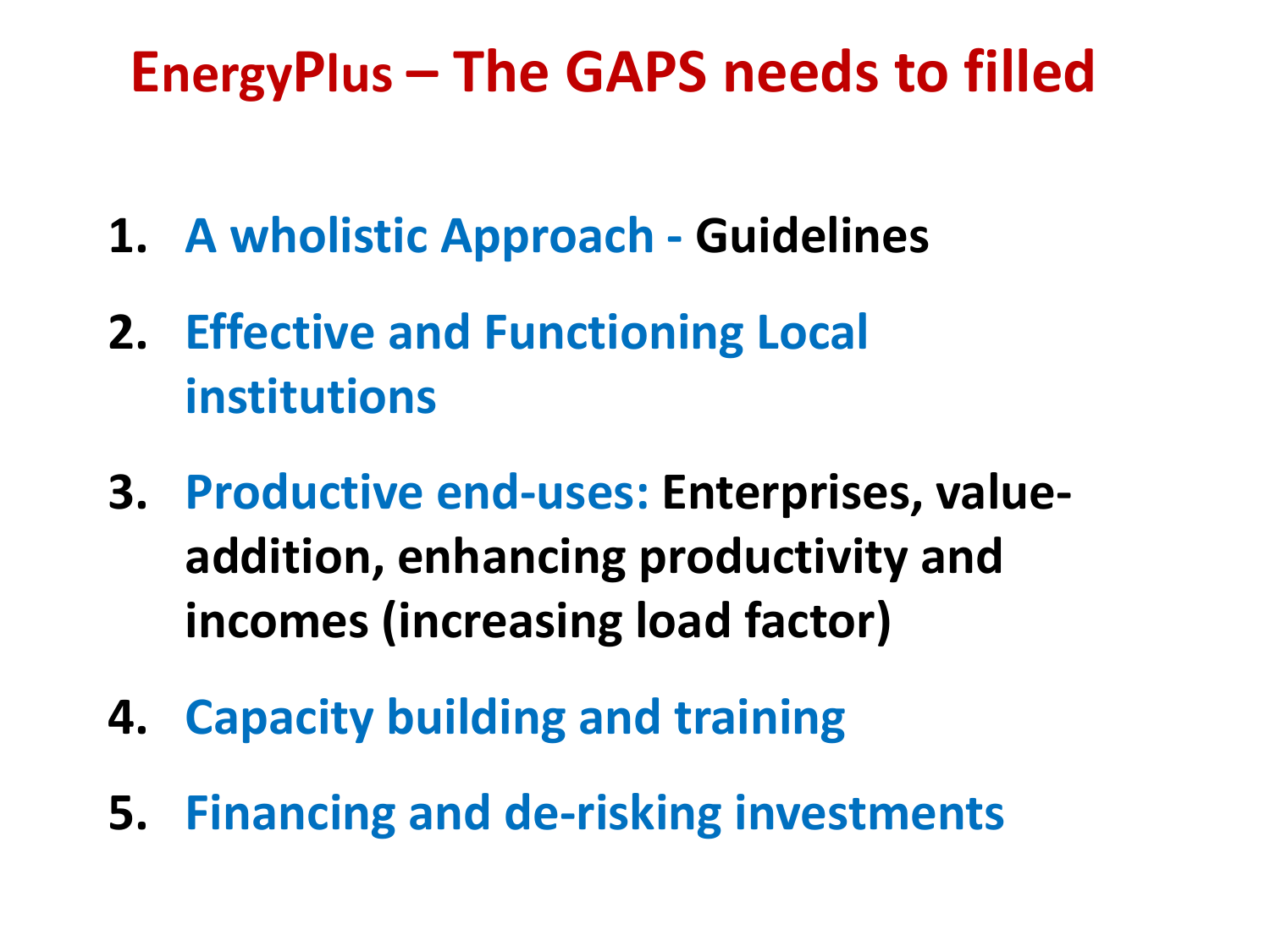### **Seven Components**







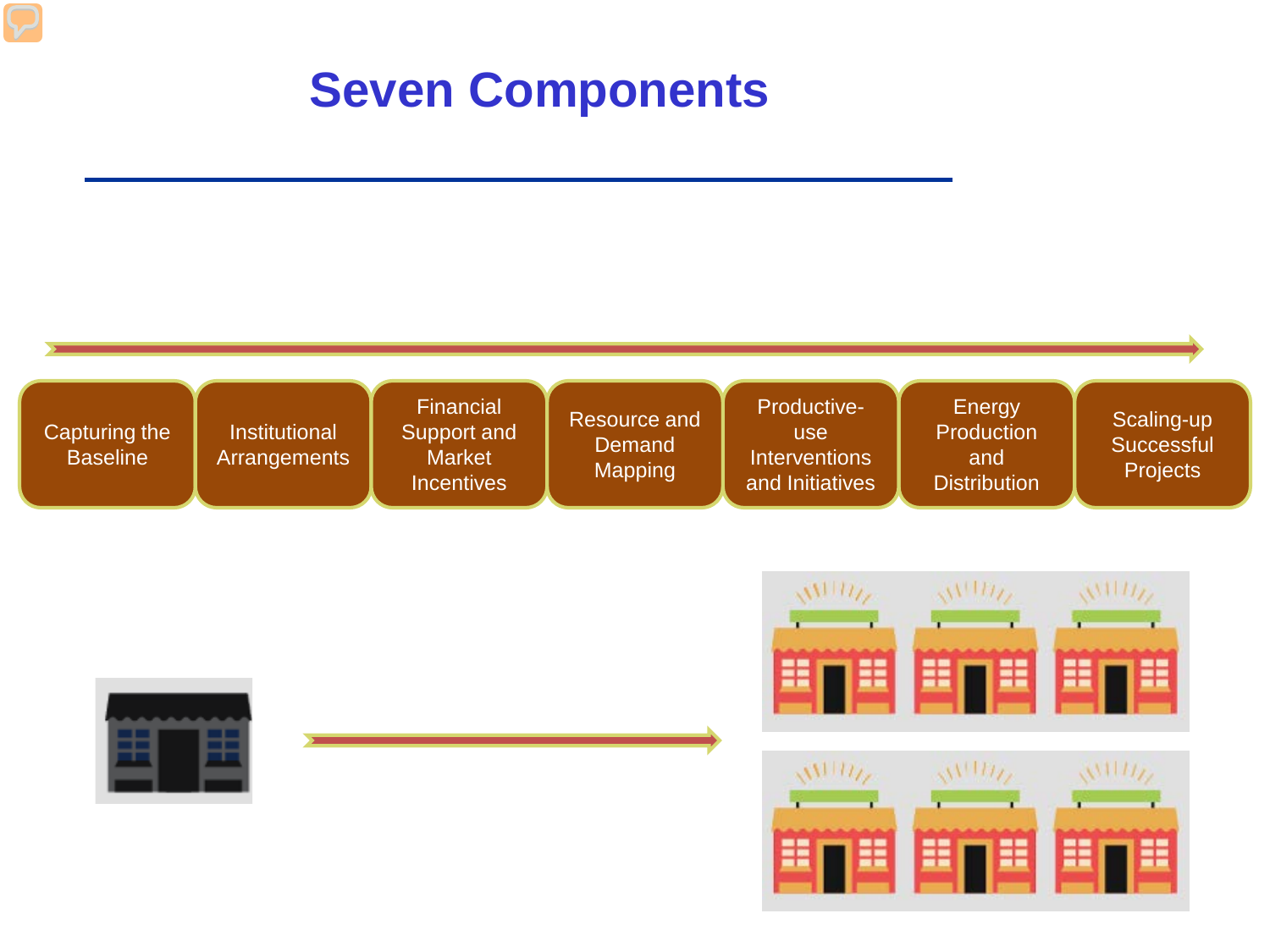### **EnergyPlus Approach**



Knowledge Management & Exchange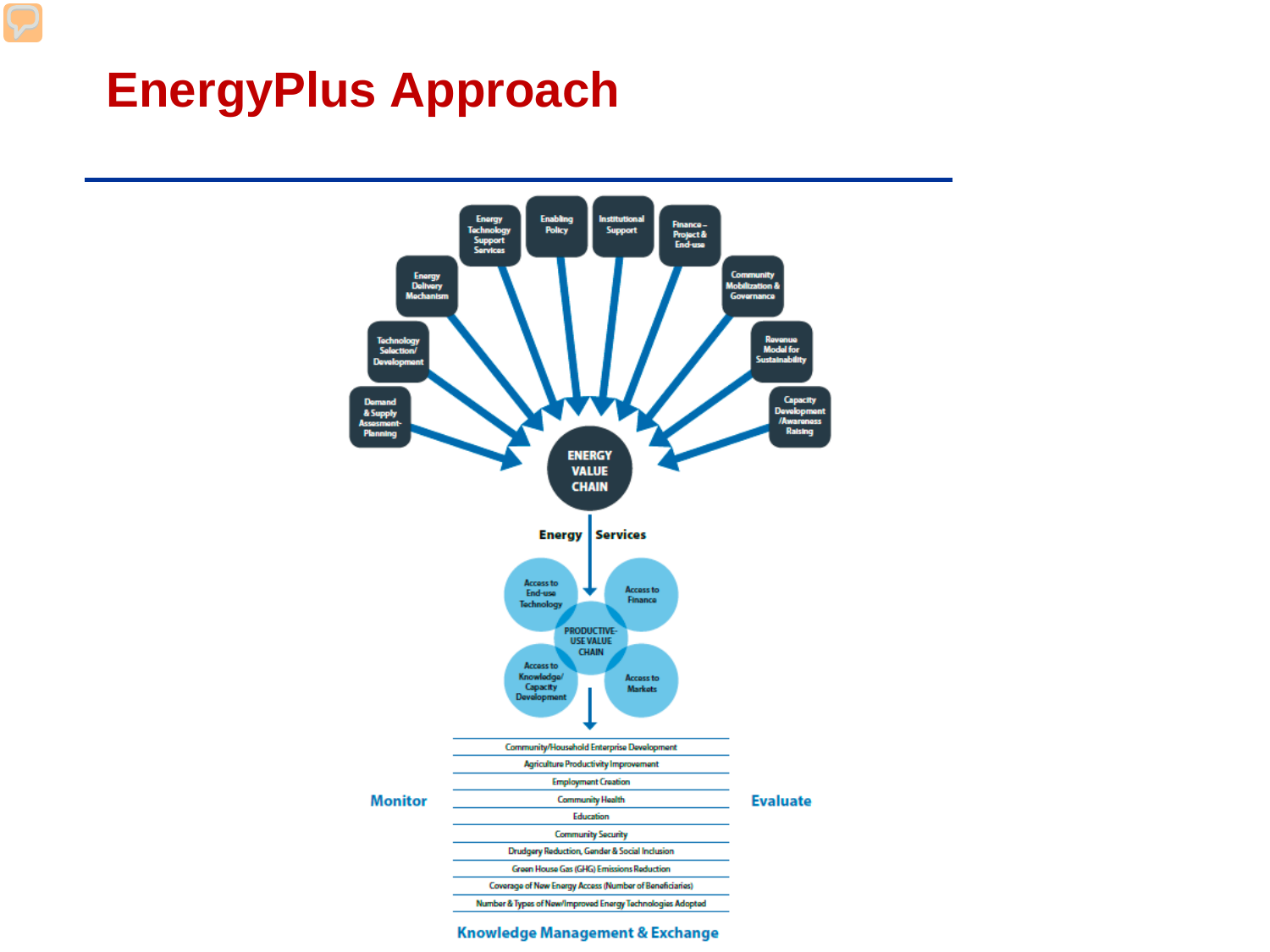### **Energy Value Chain**

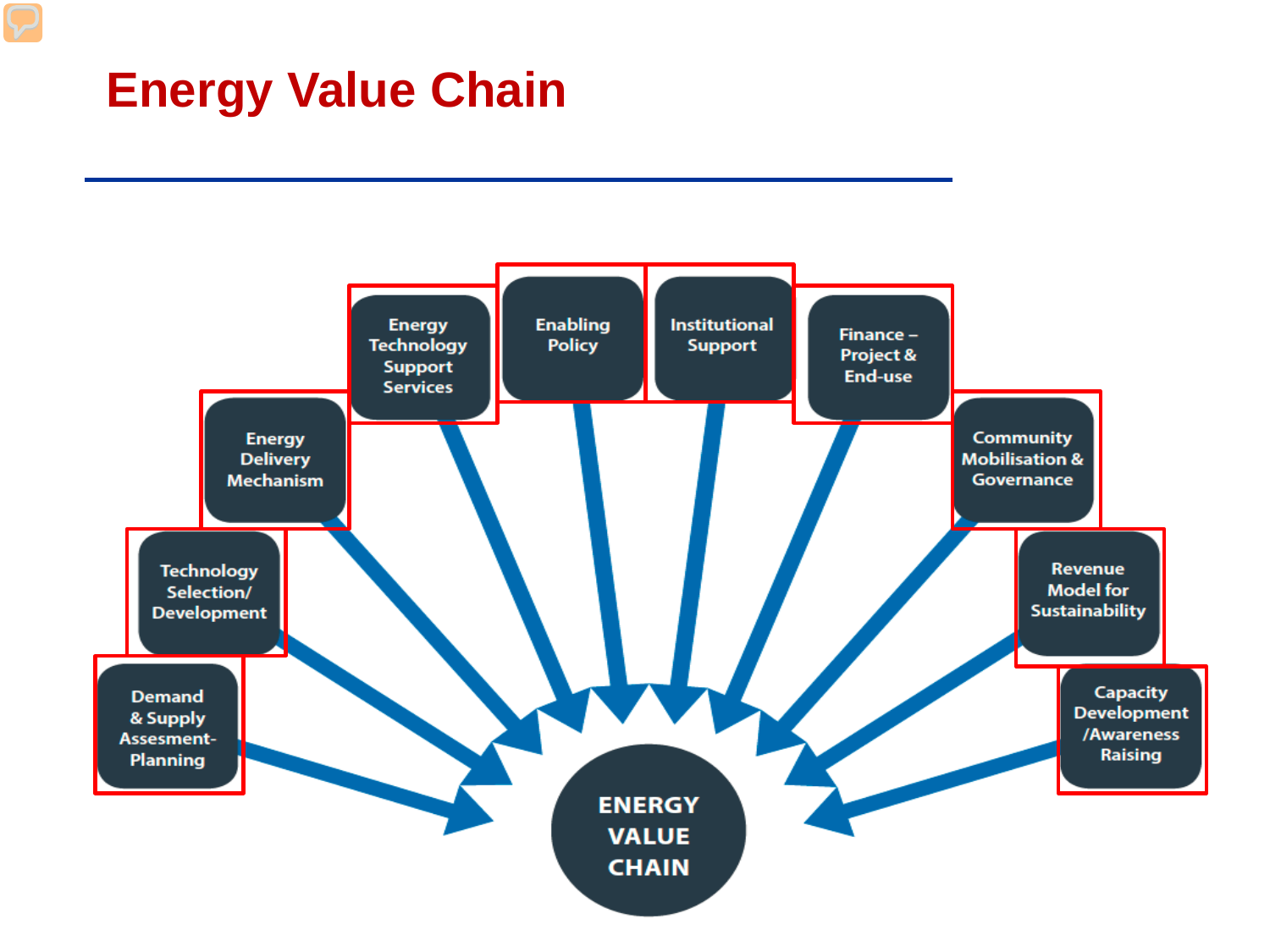#### **Productive Use Value Chain**

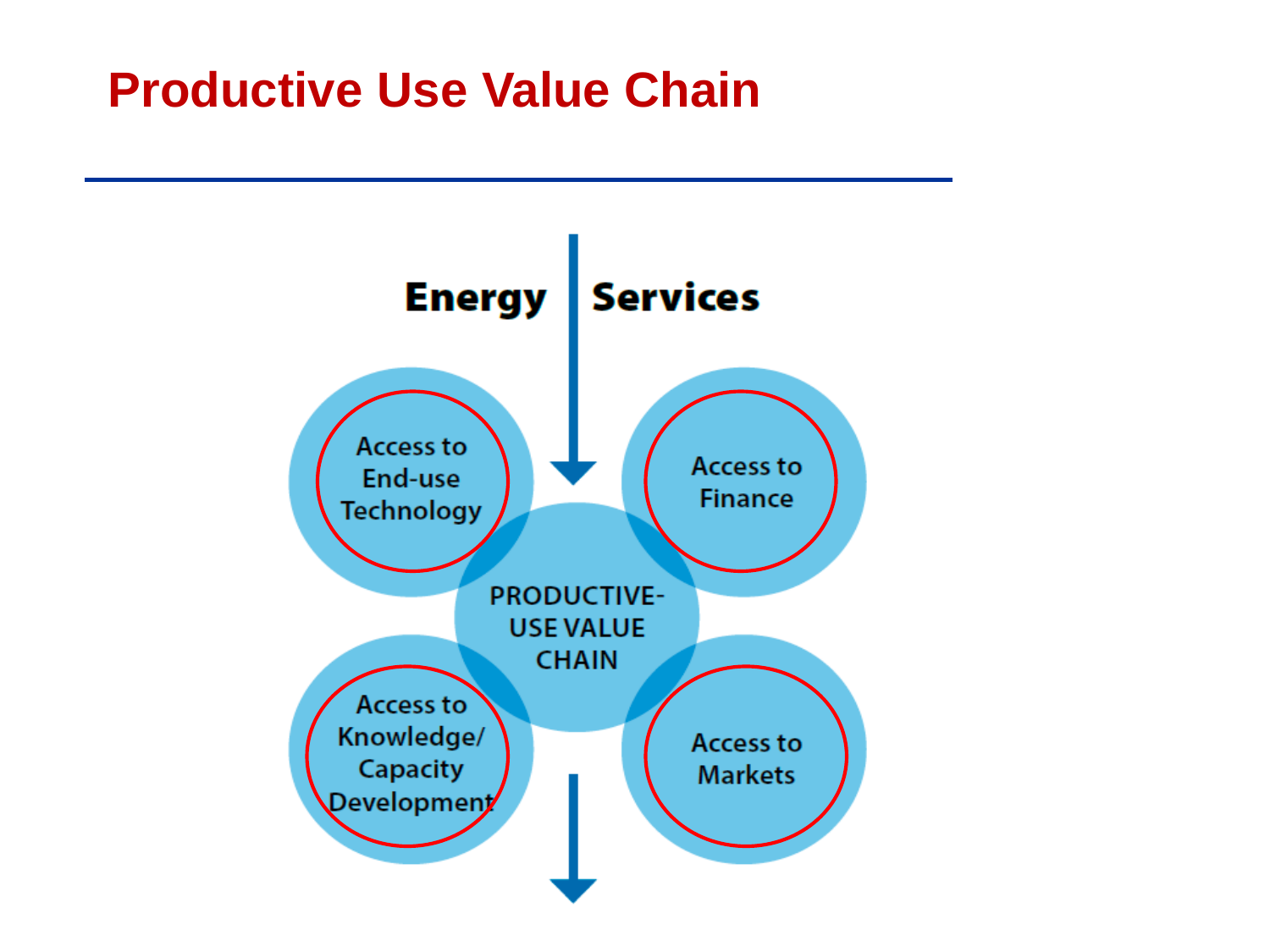### **Outcomes and Knowledge Creation**



#### **Knowledge Management & Exchange**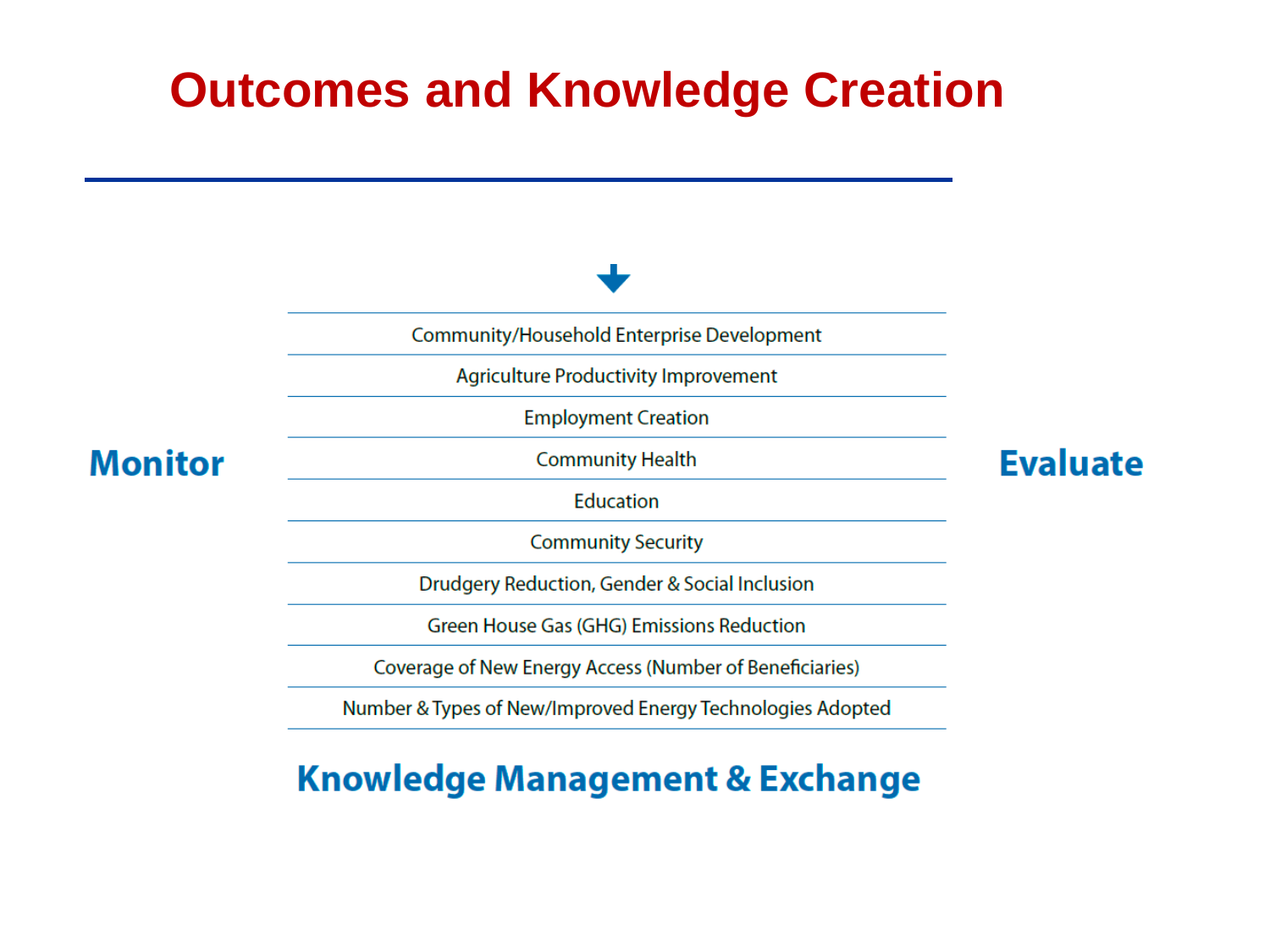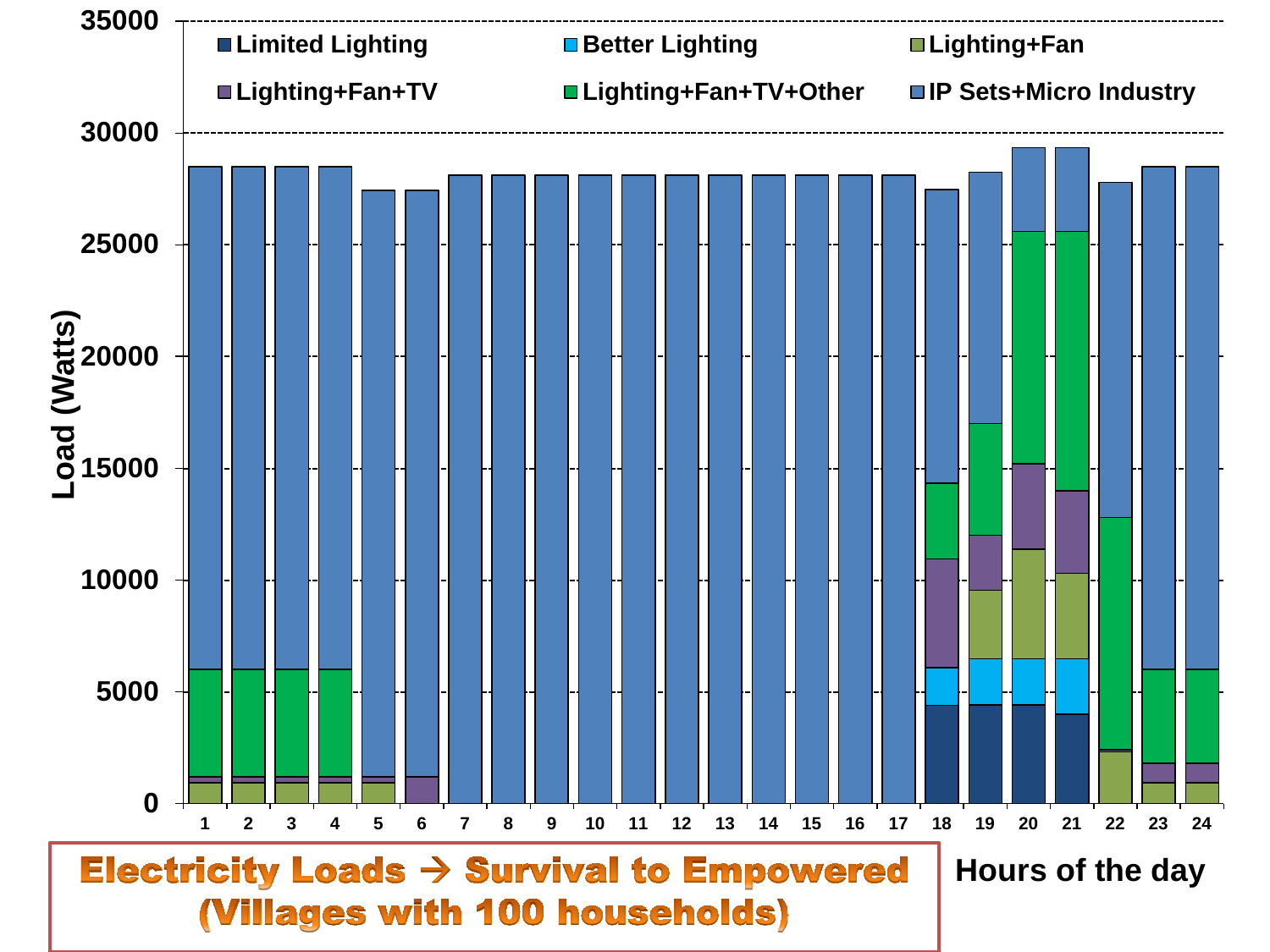## **EnergyPlus Access - Needs**

- 1. **Basic energy services** Lighting, Cooking/heating
- **2. Lifestyle energy services** Cooling/heating, TV, mobile charging
- **3. Social energy services** Education, health, public services
- **4. Productive energy services** Mechanical energy (motors), Agro-processing (dryers, mills), Irrigation, Value-added products (VAPS)
- **5. Livelihood services** By-products based livelihoods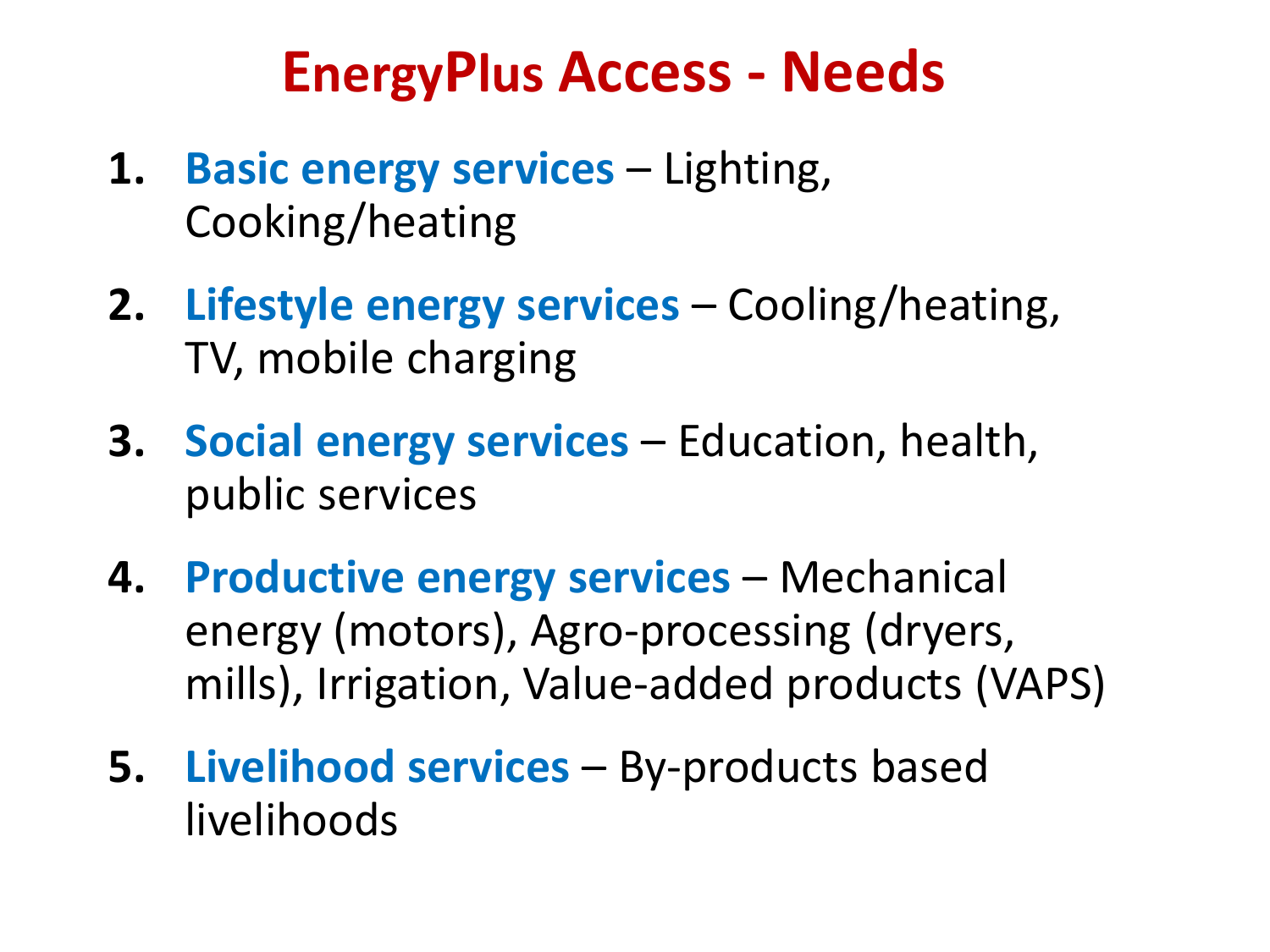# **EnergyPlus Enterprises**

- **1. Energy enterprises**
	- **Biogas and Electricity production/distribution**
- **2. Livelihood enterprises**
	- **By-product based enterprises (e.g., mushroom, fiber, aquaculture)**
	- **Value-added products**
- **3. Micro-enterprises**
	- **Grain mills, dryers, agro-processing**
	- **Branded fertilizer (Vermi-compost)**
	- **Electricity-based rural industries**
	- **Watering service through irrigation pumping**
- **4. Employment generation**
	- **Energy supply chain**
	- **Enterprises**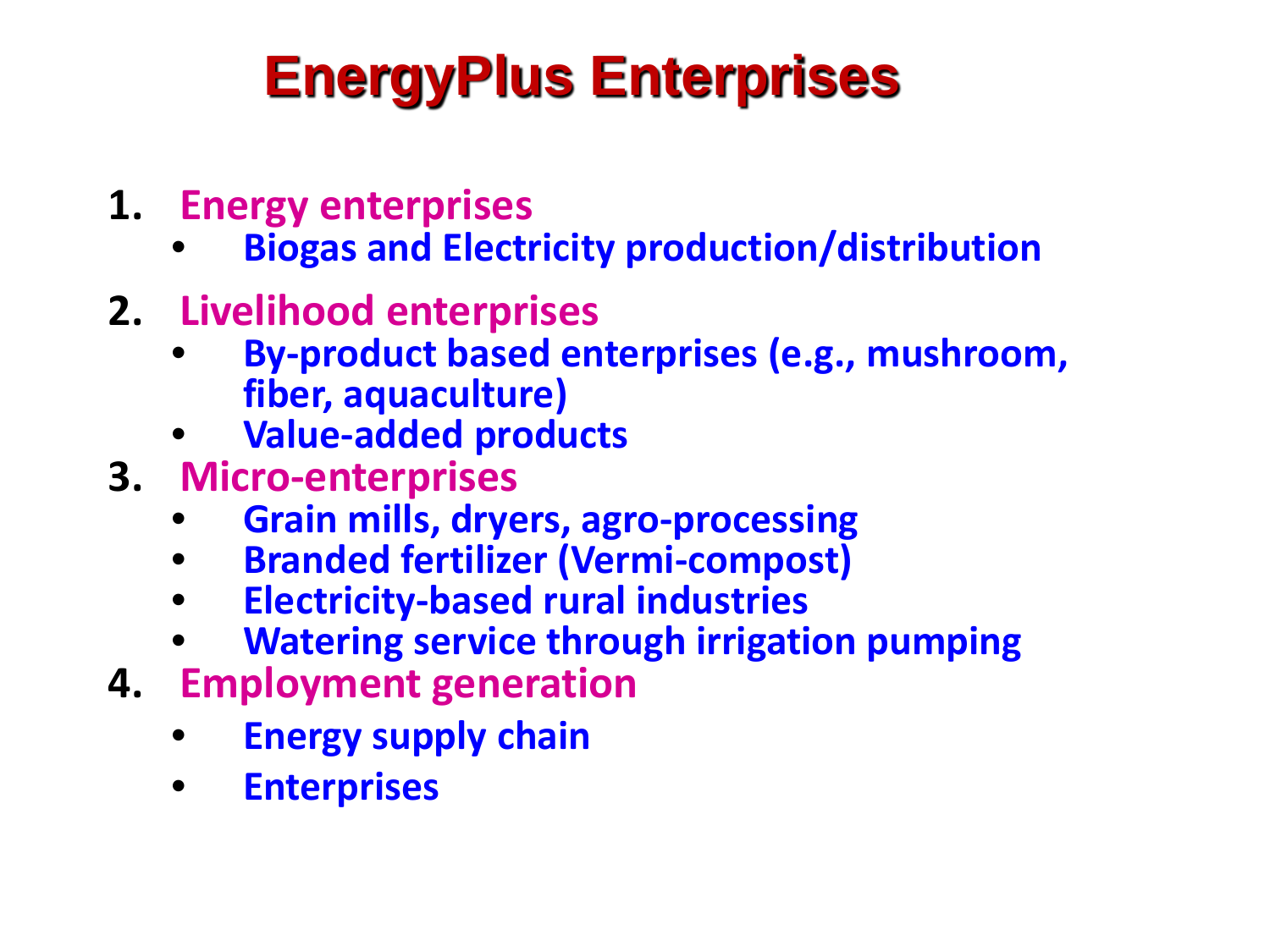

Village